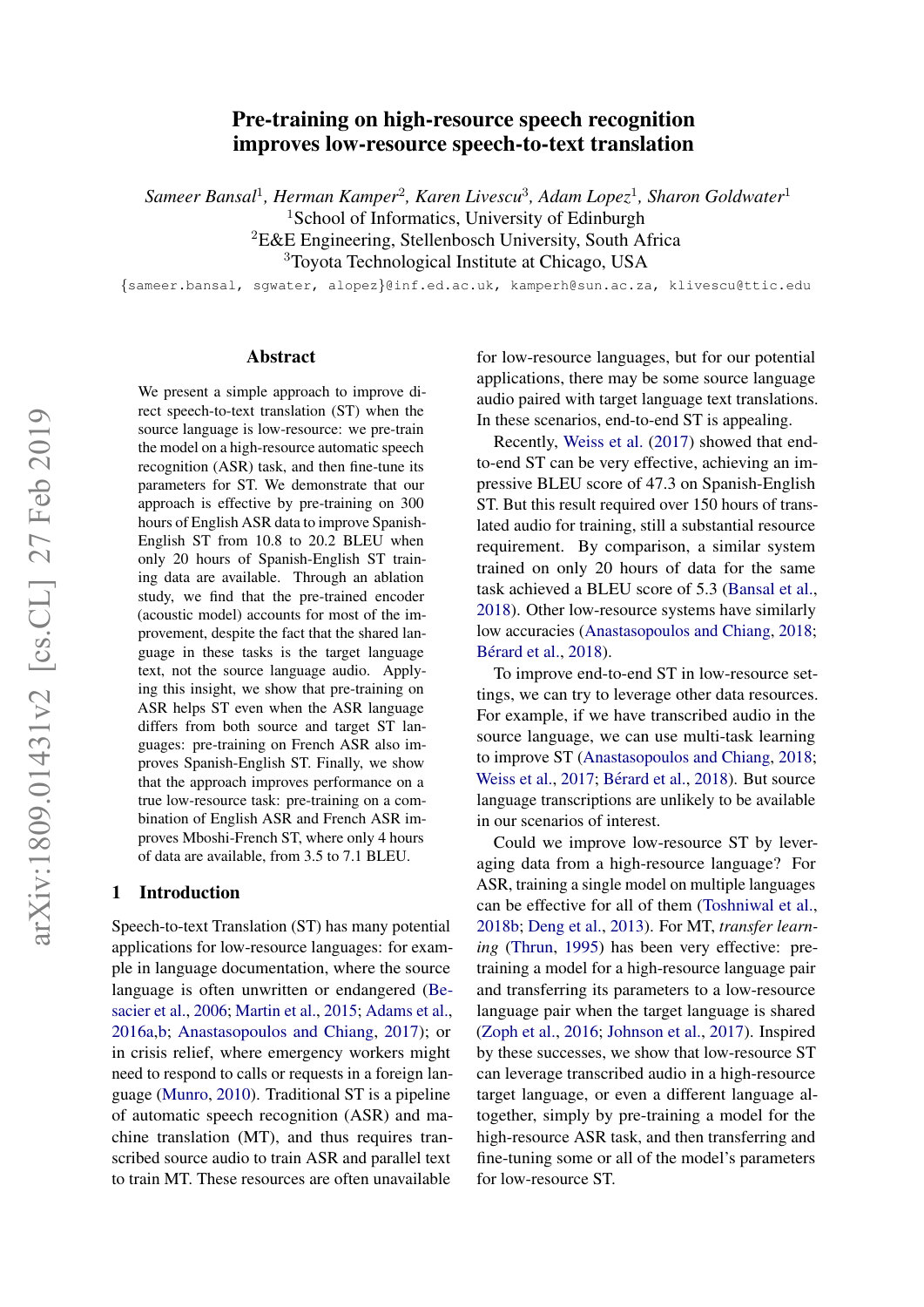<span id="page-1-0"></span>

Figure 1: Encoder-decoder with attention model architecture for both ASR and ST. The encoder input is the Spanish speech utterance *claro*, translated as *clearly*, represented as BPE (subword) units.

We first test our approach using Spanish as the source language and English as the target. After training an ASR system on 300 hours of English, fine-tuning on 20 hours of Spanish-English yields a BLEU score of 20.2, compared to only 10.8 for an ST model without ASR pre-training. Analyzing this result, we discover that the main benefit of pre-training arises from the transfer of the *encoder* parameters, which model the input acoustic signal. In fact, this effect is so strong that we also obtain improvements by pre-training on a language that differs from either the source or target: pre-training on French and then fine-tuning on Spanish-English. We hypothesize that pre-training the encoder parameters, even on a different language, allows the model to better normalize over acoustic variability (such as speaker and channel differences), and conclude that this variability, rather than translation itself, is one of the main difficulties in low-resource ST. A final set of experiments confirm that ASR pretraining also helps on another language pair where the input is truly low-resource: Mboshi-French.

#### 2 Method

For both ASR and ST, we use an encoder-decoder model with attention adapted from [Weiss et al.](#page-9-2)  $(2017)$ , Bérard et al.  $(2018)$  and [Bansal et al.](#page-8-4)  $(2018)$ , as shown in Figure [1.](#page-1-0) We use the same model architecture for all our models, allowing us to conveniently transfer parameters between them. We also constrain the hyper-parameter search to fit a model into a single Titan X GPU, allowing us to maximize available compute resources.

We use a pre-trained English ASR model to ini-

tialize training of Spanish-English ST models, and a pre-trained French ASR model to initialize training of Mboshi-French ST models. In these configurations, the decoder shares the same vocabulary across the ASR and ST tasks. This is practical for settings where the target text language is highresource with ASR data available.

In settings where both ST languages are lowresource, ASR data may only be available in a third language. To test whether transfer learning will help in this setting, we use a pre-trained French ASR model to train Spanish-English ST models; and English ASR for Mboshi-French models. In these cases, the ST languages are different from the ASR language, so we can only transfer the encoder parameters of the ASR model, since the dimensions of the decoder's output softmax layer are indexed by the vocabulary, which is not shared.<sup>[1](#page-1-1)</sup> Sharing only the speech encoder parameters is much easier, since the speech input can be preprocessed in the same manner for all languages. This form of transfer learning is more flexible, as there are no constraints on the ASR language used.

#### <span id="page-1-2"></span>3 Experimental Setup

#### 3.1 Data sets

English ASR. We use the Switchboard Telephone speech corpus [\(Godfrey and Holliman,](#page-8-9) [1993\)](#page-8-9), which consists of around 300 hours of English speech and transcripts, split into 260k utterances. The development set consists of 5 hours that we removed from the training set, split into 4k utterances.

French ASR. We use the French speech corpus from the GlobalPhone collection [\(Schultz,](#page-9-6) [2002\)](#page-9-6), which consists of around 20 hours of high quality read speech and transcripts, split into 9k utterances. The development set consists of 2 hours, split into 800 utterances.

Spanish-English ST. We use the Fisher Spanish speech corpus [\(Graff et al.,](#page-8-10) [2010\)](#page-8-10), which consists of 160 hours of telephone speech in a variety of Spanish dialects, split into 140K utterances. To simulate low-resource conditions, we construct smaller training corpora consisting of 50, 20, 10, 5, or 2.5 hours of data, selected at random from the full training data. The development and test sets each consist

<span id="page-1-1"></span> $1$ Using a shared vocabulary of characters or subwords is an interesting direction for future work, but not explored here.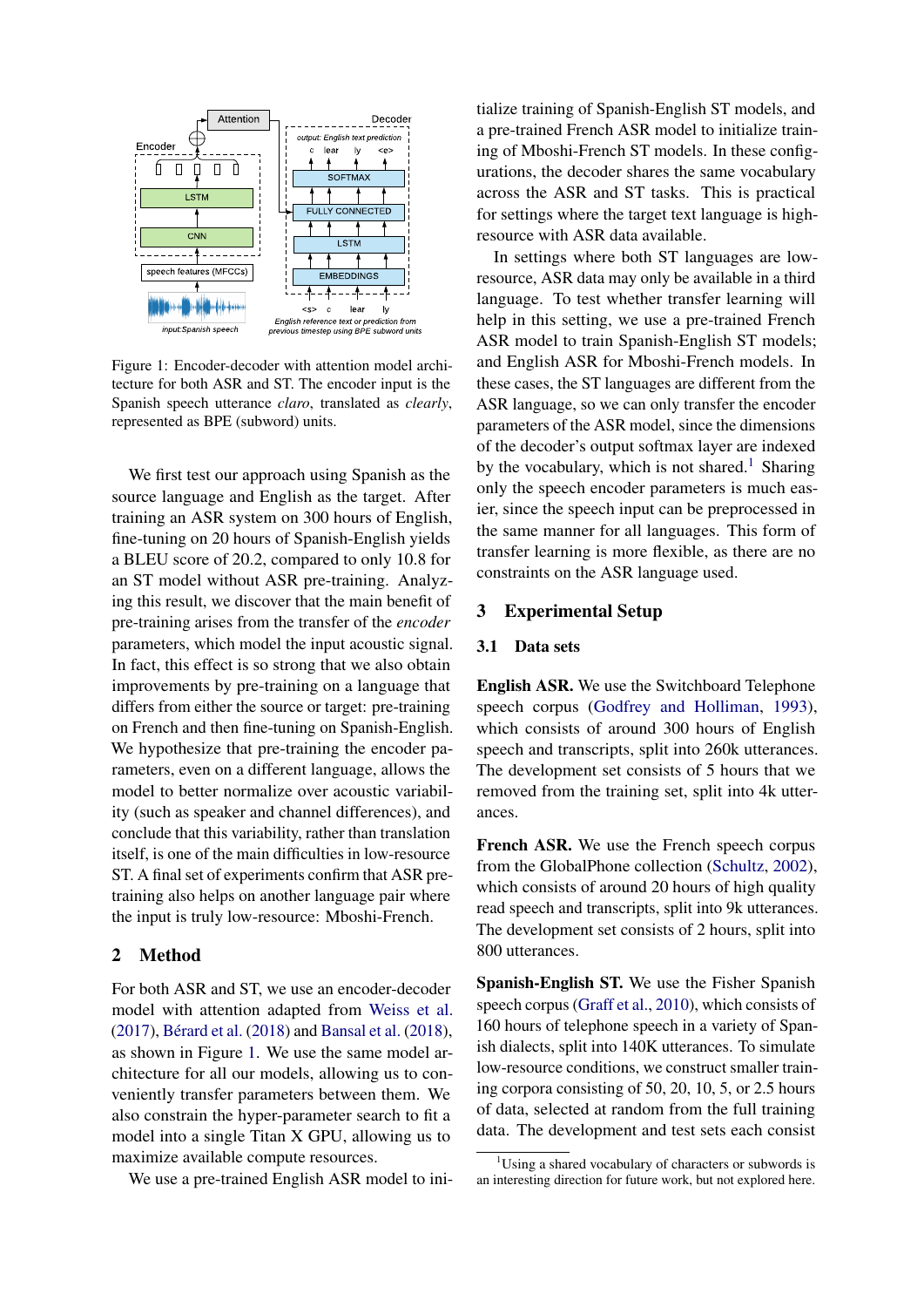of around 4.5 hours of speech, split into 4K utterances. We do not use the corresponding Spanish transcripts; our target text consists of English translations that were collected through crowdsourcing [\(Post et al.,](#page-9-7) [2013,](#page-9-7) [2014\)](#page-9-8).

Mboshi-French ST. Mboshi is a Bantu language spoken in the Republic of Congo, with around 160,000 speakers.<sup>[2](#page-2-0)</sup> We use the Mboshi-French parallel corpus [\(Godard et al.,](#page-8-11) [2018\)](#page-8-11), which consists of around 4 hours of Mboshi speech, split into a training set of 5K utterances and a development set of 500 utterances. Since this corpus does not include a designated test set, we randomly sampled and removed 200 utterances from training to use as a development set, and use the designated development data as a test set.

### 3.2 Preprocessing

Speech. We convert raw speech input to 13dimensional MFCCs using Kaldi [\(Povey et al.,](#page-9-9)  $2011$ ).<sup>[3](#page-2-1)</sup> We also perform speaker-level mean and variance normalization.

Text. The target text of the Spanish-English data set contains 1.5M word tokens and 17K word types. If we model text as sequences of words, our model cannot produce any of the unseen word types in the test data and is penalized for this, but it can be trained very quickly [\(Bansal et al.,](#page-8-4) [2018\)](#page-8-4). If we instead model text as sequences of characters as in [\(Weiss et al.,](#page-9-2) [2017\)](#page-9-2), we would have 7M tokens and 100 types, resulting in a model that is open-vocabulary, but very slow to train [\(Bansal](#page-8-4) [et al.,](#page-8-4) [2018\)](#page-8-4). As an effective middle ground, we use byte pair encoding (BPE; [Sennrich et al.,](#page-9-10) [2016\)](#page-9-10) to segment each word into subwords, each of which is a character or a high-frequency sequence of characters—we use 1000 of these high-frequency sequences. Since the set of subwords includes the full set of characters, the model is still open vocabulary; but it results in a text with only 1.9M tokens and just over 1K types, which can be trained almost as fast as the word-level model.

The vocabulary for BPE depends on the frequency of character sequences, so it must be computed with respect to a specific corpus. For English, we use the full 160-hour Spanish-English

ST target training text. For French, we use the Mboshi-French ST target training text.

#### 3.3 Model architecture for ASR and ST

Speech encoder. As shown schematically in Figure [1,](#page-1-0) MFCC feature vectors are fed into a stack of two CNN layers, with 128 and 512 filters with a filter width of 9 frames each. In each CNN layer we stride with a factor of 2 along time, apply a ReLU activation [\(Nair and Hinton,](#page-9-11) [2010\)](#page-9-11), and apply batch normalization [\(Ioffe and Szegedy,](#page-8-12) [2015\)](#page-8-12). The output of the CNN layers is fed into a three-layer bidirectional LSTM [\(Hochreiter and Schmidhuber,](#page-8-13) [1997\)](#page-8-13); each hidden layer has 512 dimensions.

Text decoder. At each time step, the decoder chooses the most probable token from the output of a softmax layer produced by a fully-connected layer, which in turn receives the current state of a recurrent layer computed from previous time steps and an attention vector computed over the input. Attention is computed using the *global attentional model* with *general* score function and *inputfeeding*, as described in [Luong et al.](#page-9-12) [\(2015\)](#page-9-12). The predicted token is then fed into a 128-dimensional embedding layer followed by a three-layer LSTM to update the recurrent state; each hidden state has 256 dimensions. While training, we use the predicted token 20% of the time as input to the next decoder step and the training token for the remaining 80% of the time [\(Williams and Zipser,](#page-9-13) [1989\)](#page-9-13). At test time we use beam decoding with a beam size of 5 and length normalization [\(Wu et al.,](#page-9-14) [2016\)](#page-9-14) with a weight of 0.6.

Training and implementation. Parameters for the CNN and RNN layers are initialized using the scheme from [\(He et al.,](#page-8-14) [2015\)](#page-8-14). For the embedding and fully-connected layers, we use Chainer's [\(Tokui et al.,](#page-9-15) [2015\)](#page-9-15) default initialition.

We regularize using dropout [\(Srivastava et al.,](#page-9-16) [2014\)](#page-9-16), with a ratio of 0.3 over the embedding and LSTM layers [\(Gal,](#page-8-15) [2016\)](#page-8-15), and a weight decay rate of 0.0001. The parameters are optimized using Adam [\(Kingma and Ba,](#page-8-16) [2015\)](#page-8-16), with a starting alpha of 0.001.

Following some preliminary experimentation on our development set, we add Gaussian noise with standard deviation of 0.25 to the MFCC features during training, and drop frames with a probability of 0.10. After 20 epochs, we corrupt the true decoder labels by sampling a random output label

<span id="page-2-1"></span><span id="page-2-0"></span><sup>2</sup><ethnologue.com/language/mdw>

<sup>&</sup>lt;sup>3</sup>In preliminary experiments, we did not find much difference between between MFCCs and more raw spectral representations like Mel filterbank features.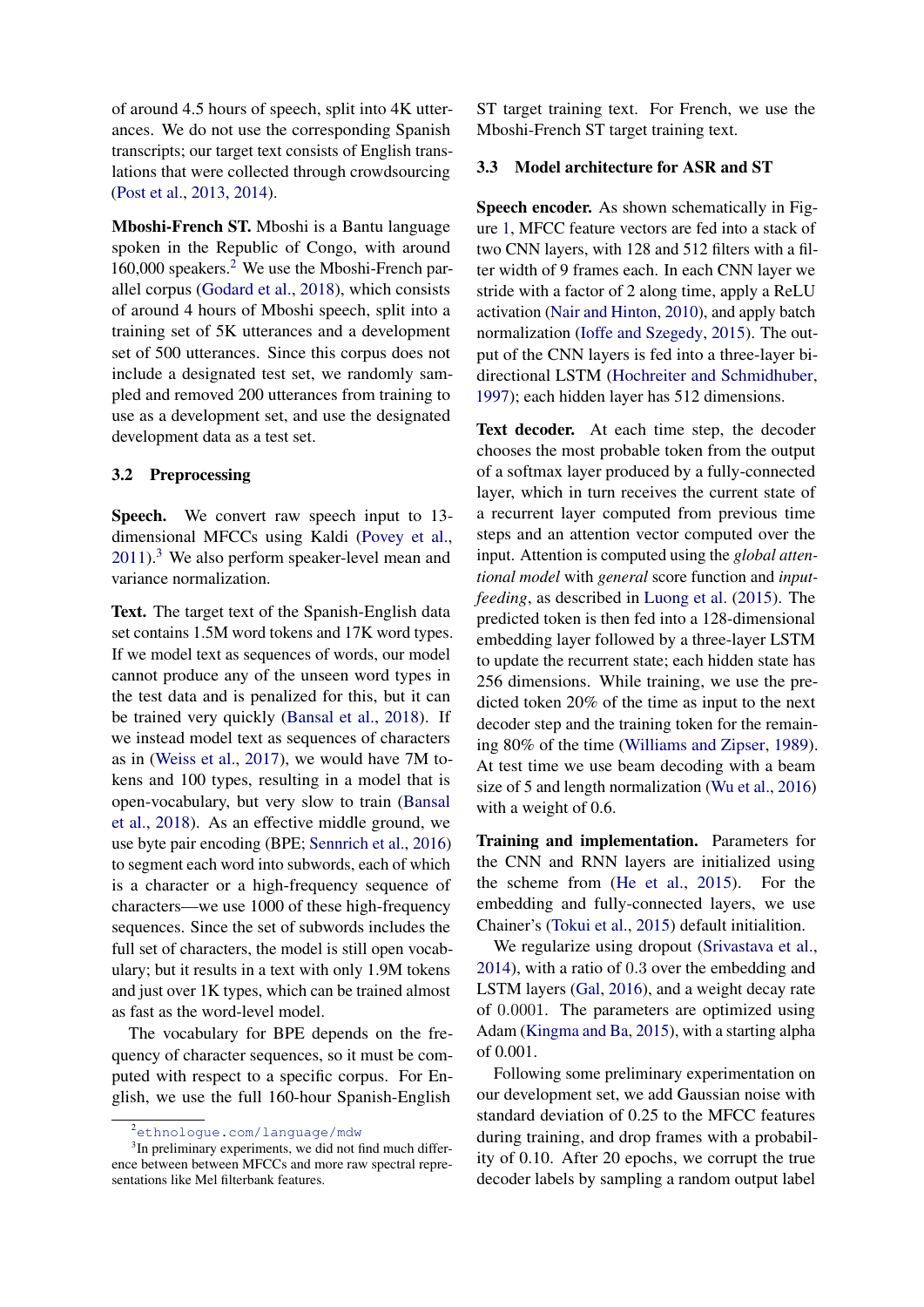with a probability of 0.3.

Our code is implemented in Chainer [\(Tokui et al.,](#page-9-15) [2015\)](#page-9-15) and we plan to make it freely available.

#### 3.4 Evaluation

Metrics. We report BLEU [\(Papineni et al.,](#page-9-17) [2002\)](#page-9-17) for all our models. $4$  In low-resource settings, BLEU scores tend to be low, difficult to interpret, and poorly correlated with model performance. This is because BLEU requires exact four-gram matches only, but low four-gram accuracy may obscure a high unigram accuracy and inexact translations that partially capture the semantics of an utterance, and these can still be very useful in situations like language documentation and crisis response. Therefore, we also report word-level unigram precision and recall, taking into account *stem*, *synonym*, and *paraphrase* matches. To compute these scores, we use METEOR [\(Lavie and Agarwal,](#page-8-17) [2007\)](#page-8-17) with default settings for English and French.<sup>[5](#page-3-1)</sup> For example, METEOR assigns "eat" a recall of 1 against reference "eat" and a recall of 0.8 against reference "feed", which it considers a synonym match.

Naive baselines. We also include evaluation scores for a naive baseline model that predicts the *K* most frequent words of the training set as a bag of words for each test utterance. We set *K* to be the value at which precision/recall are most similar, which is always between 5 and 20 words. This provides an empirical lower bound on precision and recall, since we would expect any usable model to outperform a system that does not even depend on the input utterance. We do not compute BLEU for these baselines, since they do not predict sequences, only bags of words.

#### 4 ASR results

Using the experimental setup of Section [3,](#page-1-2) we pretrained ASR models in English and French, and report their word error rates (WER) on development data in Table [1.](#page-3-2) [6](#page-3-3) We denote each ASR model by *L-Nh*, where *L* is a language code and *N* is the size of the training set in hours. For example, *en-300h* denotes an English ASR model trained on 300 hours of data.

Training ASR models for state-of-the-art performance requires substantial hyper-parameter tuning

<span id="page-3-2"></span>

|     |      | en-100h en-300h fr-20h |      |
|-----|------|------------------------|------|
| WER | 35.4 | 27.3                   | 29.6 |

Table 1: Word Error Rate (WER, in %) for the ASR models used as pretraining, computed on Switchboard *train-dev* for English and Globalphone dev for French.

and long training times. Since our goal is simply to see whether pre-training is useful, we stopped pretraining our models after around 30 epochs (3 days) to focus on transfer experiments. As a consequence, our ASR results are far from state-of-the-art: current end-to-end Kaldi systems obtain 16% WER on Switchboard *train-dev*, and 22.7% WER on the French Globalphone dev set.<sup>[7](#page-3-4)</sup> We believe that better ASR pre-training may produce better ST results, but we leave this for future work.

# 5 Spanish-English ST

In the following, we denote an ST model by *S-T-Nh*, where *S* and *T* are source and target language codes, and *N* is the size of the training set in hours. For example, *sp-en-20h* denotes a Spanish-English ST model trained using 20 hours of data. We use the code *mb* for Mboshi and *fr* for French.

#### 5.1 Using English ASR to improve ST

Figure [2](#page-4-0) shows the BLEU and unigram precision/recall scores on the development set for baseline Spanish-English ST models and those trained after initializing with the *en-300h* model. Corresponding results on the test set (Table [2\)](#page-4-1) reveal very similar patterns. The remainder of our analysis is confined to the development set. The naive baseline, which predicts the 15 most frequent English words in the training set, achieves a precision/recall of around 20%, setting a performance lower bound.

Low-resource: 20-50 hours of ST training data. Our baseline ST models substantially improve over previous results [\(Bansal et al.,](#page-8-4) [2018\)](#page-8-4) using the same train/test splits, primarily due to better regularization and modeling of subwords rather than words. Yet transfer learning still substantially improves over these strong baselines. For *sp-en-20h*, transfer learning improves dev set BLEU from 10.8 to 19.9, precision from 41% to 51%, and recall from 38% to 49%. For *sp-en-50h*, transfer learning improves

<span id="page-3-0"></span><sup>4</sup>We compute BLEU with multi-bleu.pl from the Moses toolkit [\(Koehn et al.,](#page-8-18) [2007\)](#page-8-18).

<span id="page-3-1"></span><sup>5</sup>[cs.cmu.edu/˜alavie/METEOR](cs.cmu.edu/~alavie/METEOR)

<span id="page-3-3"></span><sup>&</sup>lt;sup>6</sup>We computed WER with the NIST sclite script.

<span id="page-3-4"></span> $7$ These WER results taken from respective Kaldi recipes on GitHub, and may not represent the very best results on these data sets.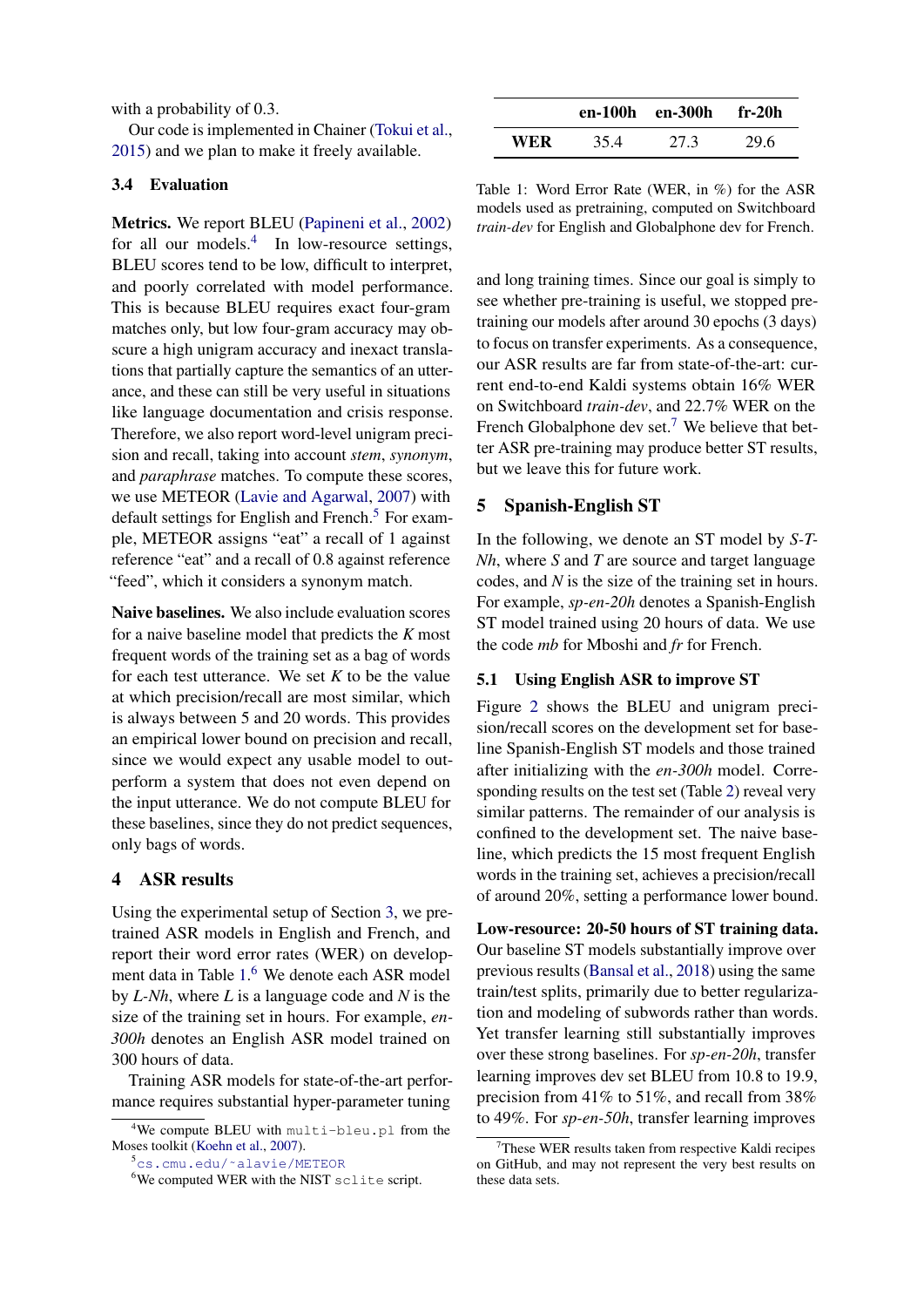<span id="page-4-0"></span>

Figure 2: (top) BLEU and (bottom) Unigram precision/recall for Spanish-English ST models computed on Fisher dev set. base indicates no transfer learning; +asr are models trained by fine-tuning *en-300h* model parameters. *naive baseline* indicates the score when we predict the 15 most frequent English words in the training set.

<span id="page-4-1"></span>

|  |  | $N = 0$ 2.5 5 10 20 |                                                                           | -50 |  |
|--|--|---------------------|---------------------------------------------------------------------------|-----|--|
|  |  |                     | <b>base</b> 0 2.1 1.8 2.1 10.8 22.7<br>$+$ asr 0.5 5.7 9.1 14.5 20.2 28.2 |     |  |

Table 2: BLEU scores for Spanish-English ST on the Fisher test set, using  $N$  hours of training data. **base**: no transfer learning. +asr: using model parameters from English ASR (en-300h).

BLEU from 23.3 to 27.8, precision from 54% to 58%, and recall from 51% to 56%.

Very low-resource: 10 hours or less of ST training data. Figure [2](#page-4-0) shows that without transfer learning, ST models trained on less than 10 hours of data struggle to learn, with precision/recall scores close to or below that of the naive baseline. But with transfer learning, we see gains in precision and recall of between 10 and 20 points.

We also see that with transfer learning, a model trained on only 5 hours of ST data achieves a BLEU of 9.1, nearly as good as the 10.8 of a model trained on 20 hours of ST data without transfer learning. In other words, fine-tuning an English ASR model—

<span id="page-4-2"></span>

|            | <i>Spanish</i> super caliente pero muy bonito<br><i>English</i> super hot but very nice                                                                                                                      |
|------------|--------------------------------------------------------------------------------------------------------------------------------------------------------------------------------------------------------------|
| 20h<br>50h | you support it but it was very nice<br>$20h + asr$ you can get alright but it's very nice<br>super expensive but very nice<br>$50h + asr$ super hot but it's very nice                                       |
|            | Spanish sí y usted hace mucho tiempo que que vive aquí<br><i>English</i> yes and have you been living here a long time                                                                                       |
| 20h<br>50h | yes i've been a long time what did you come here<br>$20h + asr$ yes and you have a long time that you live here<br>yes you are a long time that you live here<br>$50h + asr$ yes and have you been here long |

Table 3: Example translations on selected sentences from the Fisher development set, with stem-level  $n$ gram matches to the reference sentence underlined. 20h and 50h are Spanish-English models without pretraining; 20h+asr and 50h+asr are pre-trained on 300 hours of English ASR.

which is relatively easy to obtain—produces similar results to training an ST model on four times as much data, which may be difficult to obtain.

We even find that in the very low-resource setting of just 2.5 hours of ST data, with transfer learning the model achieves a precision/recall of around 30% and improves by more than 10 points over the naive baseline. In very low-resource scenarios with time constraints—such as in disaster relief—it is possible that even this level of performance may be useful, since it can be used to spot keywords in speech and can be trained in just three hours.

Sample translations. Table [3](#page-4-2) shows example translations for models *sp-en-20h* and *sp-en-50h* with and without transfer learning using *en-300h*.

Figure [3](#page-5-0) shows the attention weights for the last sample utterance in Table [3.](#page-4-2) For this utterance, the Spanish and English text have a different word order: *mucho tiempo* occurs in the middle of the speech utterance, and its translation, *long time*, is at the end of the English reference. Similarly, *vive aquí* occurs at the end of the speech utterance, while the translation, *living here*, is in the middle of the English reference. The baseline *sp-en-50h* model translates the words correctly but doesn't get the English word order right. With transfer learning, the model produces a shorter but still accurate translation in the correct word order.

#### 5.2 Analysis

To understand the source of these improvements, we carried out a set of ablation experiments. For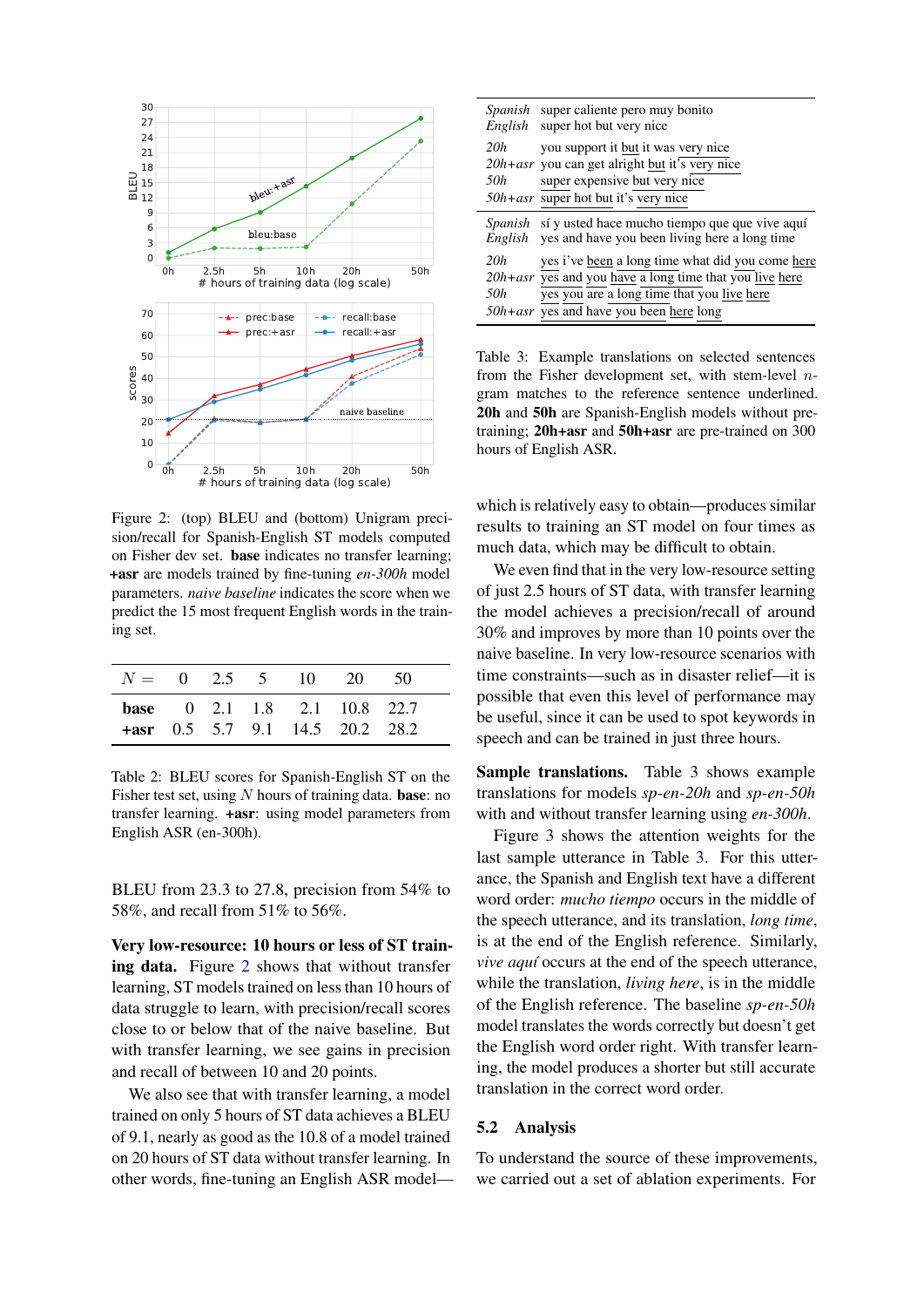<span id="page-5-0"></span>

Figure 3: Attention plots for the final example in Table [3,](#page-4-2) using 50h models with and without pre-training. The  $x$ -axis shows the reference Spanish word positions in the input; the  $y$ -axis shows the predicted English subwords. In the reference, *mucho tiempo* is translated to *long time*, and *vive aquí* to *living here*, but their order is reversed, and this is reflected in (b).

most of these experiments, we focus on Spanish-English ST with 20 hours of training data, with and without transfer learning.

Transfer learning with selected parameters. In our first set of experiments, we transferred all parameters of the *en-300h* model, including the speech encoder CNN and LSTM; the text decoder embedding, LSTM and output layer parameters; and attention parameters. To see which set of parameters has the most impact, we train the *sp-en-20h* model by transferring only selected parameters from *en-300h*, and randomly initializing the rest.

The results (Figure [4\)](#page-5-1) show that transferring all parameters is most effective. But they also show that the speech encoder parameters account for most of the gains. We hypothesize that the encoder learns transferable low-level acoustic features that normalize across variability like speaker and channel differences, and that much of this learning

<span id="page-5-1"></span>

Figure 4: Fisher development set training curves (reported using BLEU) for *sp-en-20h* using selected parameters from *en-300h*: none (base); encoder CNN only (+asr:cnn); encoder CNN and LSTM only (+asr:enc); decoder only (+asr:dec); and all: encoder, attention, and decoder (+asr:all). These scores do not use beam search and are therefore lower than the best scores reported in Figure [2.](#page-4-0)

is language-independent. This hypothesis is supported by other work showing the benefits of crosslingual and multilingual training for speech technology in low-resource target languages [\(Carlin et al.,](#page-8-19) [2011;](#page-8-19) [Jansen et al.,](#page-8-20) [2010;](#page-8-20) [Deng et al.,](#page-8-7) [2013;](#page-8-7) [Vu](#page-9-18) [et al.,](#page-9-18) [2012;](#page-9-18) [Thomas et al.,](#page-9-19) [2012;](#page-9-19) [Cui et al.,](#page-8-21) [2015;](#page-8-21) Alumäe et al., [2016;](#page-9-20) [Yuan et al.,](#page-9-20) 2016; [Renshaw](#page-9-21) [et al.,](#page-9-21) [2015\)](#page-9-21). Indeed, there is evidence that speech features trained on multiple languages transfer better than those trained on the same amount of data from a single language [\(Hermann and Goldwater,](#page-8-23) [2018\)](#page-8-23).

By contrast, transferring only decoder parameters does not improve accuracy. Since decoder parameters help when used in tandem with encoder parameters, we suspect that the dependency in parameter training order might explain this: the transferred decoder parameters have been trained to expect particular input representations from the encoder, so transferring only the decoder parameters without the encoder might not be useful.

Figure [4](#page-5-1) also suggests that models make strong gains early on in the training when using transfer learning. The *sp-en-20h* model initialized with all model parameters (*+asr:all*) from *en-300h* reaches a higher BLEU score after just 5 epochs (2 hours) of training than the model without transfer learning trained for 60 epochs/20 hours. This again can be useful in disaster-recovery scenarios, where the time to deploy a working system must be minimized.

Amount of ASR data required. Figure [5](#page-6-0) shows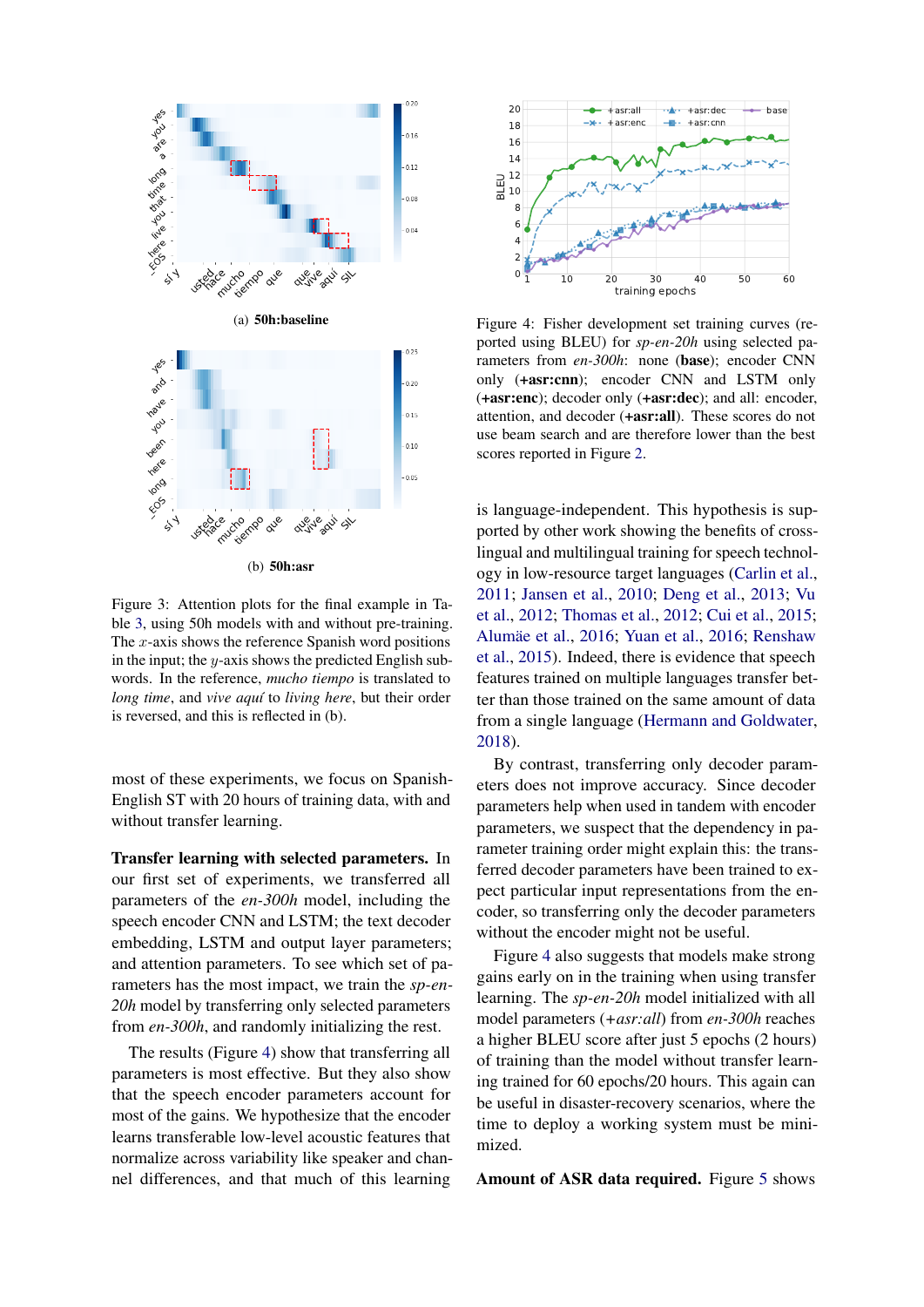<span id="page-6-0"></span>

Figure 5: Spanish-to-English BLEU scores on Fisher dev set, with 0h (no transfer learning), 100h and 300h of English ASR data used.

the impact of increasing the amount of English ASR data used on Spanish-English ST performance for two models: *sp-en-20h* and *sp-en-50h*.

For *sp-en-20h*, we see that using *en-100h* improves performance by almost 6 BLEU points. By using more English ASR training data (*en-300h*) model, the BLEU score increases by almost 9 points. However, for *sp-en-50h*, we only see improvements when using *en-300h*. This implies that transfer learning is most useful in true low-resource scenarios, when only a few tens of hours of training data are available for ST. As the amount of ST training data increases, the benefits of transfer learning tail off, although it's possible that using even more monolingual data, or improving the training at the ASR step, could extend the benefits to larger ST data sets.

Impact of code-switching. We also tried using the *en-300h* ASR model without any fine-tuning to translate Spanish audio to English text. This model achieved a BLEU score of 1.1, with a precision of 15 and recall of 21. The non-zero BLEU score indicates that the model is matching *some* 4-grams in the reference. This seems to be due to code-switching in the Fisher-Spanish speech data set. Looking at the dev set utterances, we find several examples where the Spanish transcriptions match the English translations, indicating that the speaker switched into English. For example, there is an utterance whose Spanish transcription and English translation are both "right yeah", and this English expression is indeed present in the source audio. The English ASR model correctly translates this utterance, which is unsurprising since the phrase "right yeah" occurs nearly 500 times in Switchboard.

Overall, we find that nearly 500 of the 4,000 development set utterances (14%) likely contain code-switching, since the Spanish transcription and

<span id="page-6-1"></span>

|              |      | $baseline$ +fr-20h +en-20h |      |  |
|--------------|------|----------------------------|------|--|
| sp-en- $20h$ | 10.8 | 12.5                       | 13.2 |  |

Table 4: Fisher dev set BLEU scores for *sp-en-20h*. baseline: model without transfer learning. Last two columns: Using encoder parameters from French ASR (+fr-20h), and English ASR (+en-20h).

English translations share more than half of their tokens. This suggests that transfer learning from English ASR models might help more than from other languages. To isolate this effect from transfer learning of language-independent speech features, we carried out a further experiment.

# 5.3 Using French ASR to improve Spanish-English ST

In this experiment, we pre-train using French ASR data for a Spanish-English translation task. Here, we can only transfer the speech encoder parameters, and there should be little if any benefit due to codeswitching.

Because our French data set (20 hours) is much smaller than our English one (300 hours), for a fair comparison we used a 20 hour subset of the English data for pre-training in this experiment. For both the English and French models, we transferred only the encoder parameters.

Table [4](#page-6-1) shows that both the English and French 20-hour pre-trained models improve performance on Spanish-English ST. The English model works slightly better, as would be predicted given our discussion of code-switching, but the French model is also useful, improving BLEU from 10.8 to 12.5. This result strengthens the claim that ASR pretraining on a completely distinct third language can help low-resource ST. Presumably benefits would be much greater if we used a larger ASR data set, as we did with English above.

#### 6 Mboshi-French ST

Our final set of experiments test our transfer method on ST for the low-resource language Mboshi, where we have only 4 hours of ST training data: Mboshi speech input paired with French text output.

Table [5](#page-7-0) shows the ST model scores for Mboshi-French with and without using transfer learning. The first two rows *fr-top-8w*, *fr-top-10w*, show precision and recall scores for the *naive baselines*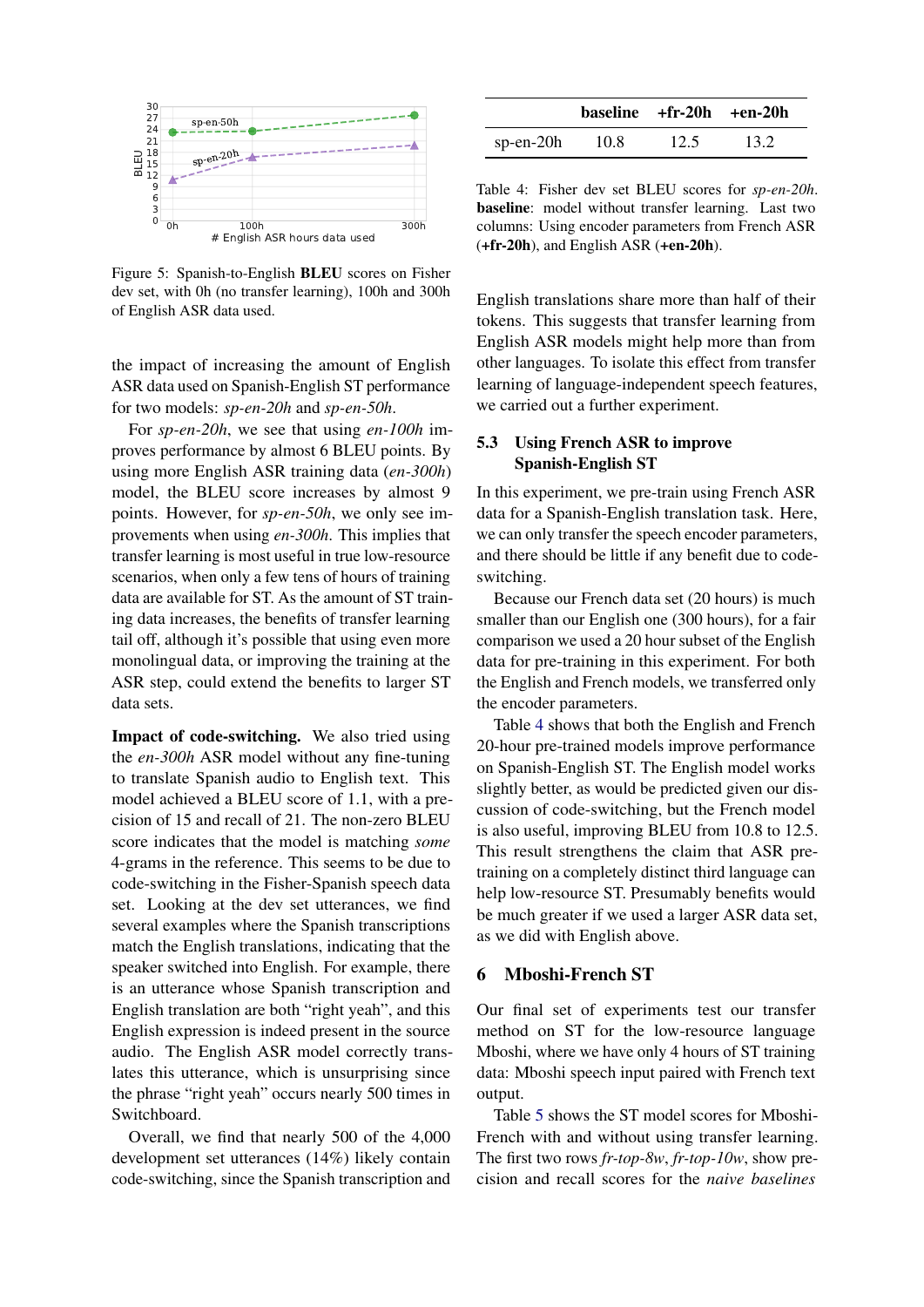<span id="page-7-0"></span>

| model          | pretrain  | <b>BLEU</b> | Pr.  | Rec. |
|----------------|-----------|-------------|------|------|
| $fr-top-8w$    |           | 0           | 23.5 | 22.2 |
| $fr-top-10w$   |           | 0           | 20.6 | 24.5 |
| $en-300h$      |           | 0           | 0.2  | 5.7  |
| $fr-20h$       |           | 0           | 41   | 3.2  |
|                |           | 3.5         | 18.6 | 19.4 |
| $mb$ -fr-4 $h$ | $fr-20h$  | 5.9         | 23.6 | 20.9 |
|                | en-300h   | 5.3         | 23.5 | 22.6 |
|                | $en + fr$ | 7.1         | 26.7 | 23.1 |

Table 5: Mboshi-to-French translation scores, with and without ASR pre-training. **Pr.** is the precision, and Rec. the recall score. fr-top-8w and fr-top-10w are *naive baselines* that, respectively, predict the 8 or 10 most frequent training words. For  $en + fr$ , we use encoder parameters from *en-300h* and attention+decoder parameters from *fr-20h*

where we predict the top 8 or 10 most frequent French words in the Mboshi-French training set. These show that a precision/recall in the low 20s is easy to achieve, although with no n-gram matches (0 BLEU). The pre-trained ASR models by themselves (next two lines) are much worse.

The baseline model trained only on ST data actually has lower precision/recall than the naive baseline, although its non-zero BLEU score indicates that it is able to correctly predict some n-grams. We see comparable precision/recall to the naive baseline with improvements in BLEU by transferring either French ASR parameters (both encoder and decoder, *fr-20h*) or English ASR parameters (encoder only, *en-300h*).

Finally, to achieve the benefits of both the larger training set size for the encoder and the matching language of the decoder, we tried transferring the encoding parameters from the *en-300h* model and the decoding parameters from the *fr-20h* model. This configuration (*en+fr*) gives us the best evaluation scores on all metrics, and highlights the flexibility of our framework. Nevertheless, the 4-hour scenario is clearly a very challenging one.

# 7 Conclusion

This paper introduced the idea of pre-training an end-to-end speech translation system involving a low-resource language using ASR training data from a higher-resource language. We showed that large gains are possible: for example, we achieved an improvement of 9 BLEU points for a Spanish-

English ST model with 20 hours of parallel data and 300 hours of English ASR data. Moreover, the pre-trained model trains faster than the baseline, achieving higher BLEU in only a couple of hours, while the baseline trains for more than a day.

We also showed that these methods can be used effectively on a real low-resource language, Mboshi, with only 4 hours of parallel data. The very small size of the data set makes the task challenging, but by combining parameters from an English encoder and French decoder, we outperformed baseline models to obtain a BLEU score of 7.1 and precision/recall of about 25%. We believe ours is the first paper to report word-level BLEU scores on this data set.

Our analysis indicated that, other things being equal, transferring both encoder and decoder parameters works better than just transferring one or the other. However, transferring the encoder parameters is where most of the benefit comes from. Pre-training using a large ASR corpus from a mismatched language will therefore probably work better than using a smaller ASR corpus that matches the output language.

Our analysis suggests several avenues for further exploration. On the speech side, it might be even more effective to use multilingual training; or to replace the MFCC input features with pre-trained multilingual features, or features that are targeted to low-resource multispeaker settings [\(Kamper et al.,](#page-8-24) [2015,](#page-8-24) [2017;](#page-8-25) [Thomas et al.,](#page-9-19) [2012;](#page-9-19) [Cui et al.,](#page-8-21) [2015;](#page-8-21) [Yuan et al.,](#page-9-20) [2016;](#page-9-20) [Renshaw et al.,](#page-9-21) [2015\)](#page-9-21). On the language modeling side, simply transferring decoder parameters from an ASR model did not work; but an alternative, and perhaps better, method would be to use pre-trained decoder parameters from a language model, as proposed by [Ramachandran](#page-9-22) [et al.](#page-9-22) [\(2017\)](#page-9-22), or *shallow fusion* (Gülçehre et al., [2015;](#page-8-26) [Toshniwal et al.,](#page-9-23) [2018a\)](#page-9-23), which interpolates a pre-trained language model during beam search. In these methods, the decoder parameters are independent, and can therefore be used on their own. We plan to explore these strategies in future work.

# Acknowledgments

This work was supported in part by a James S Mc-Donnell Foundation Scholar Award, a Google faculty research award, and NSF grant 1816627. We thank Ida Szubert and Clara Vania for helpful comments on previous drafts of this paper and Antonios Anastasopoulos for tips on experimental setup.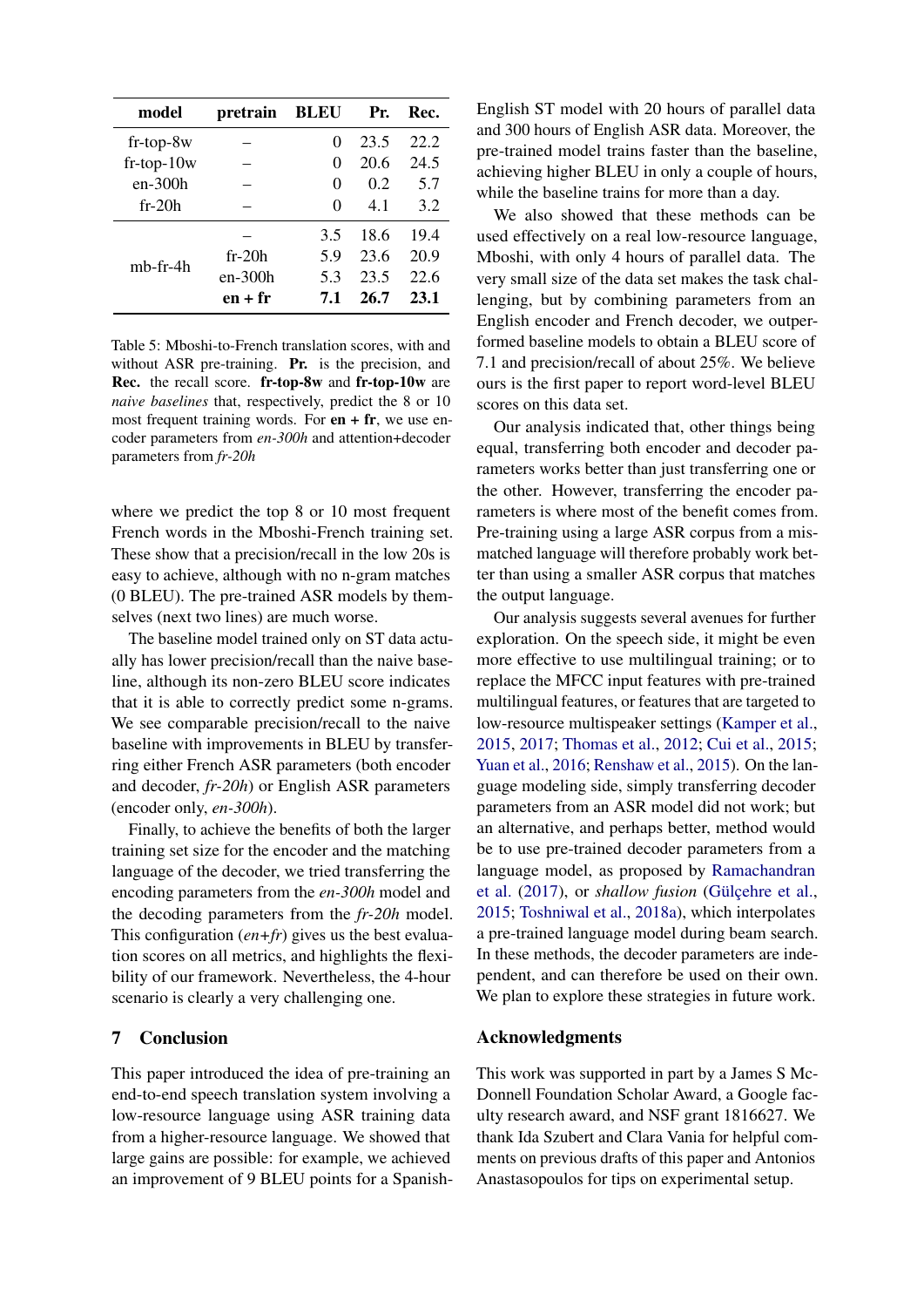#### References

- <span id="page-8-1"></span>Oliver Adams, Graham Neubig, Trevor Cohn, and Steven Bird. 2016a. Learning a translation model from word lattices. In *Proc. Interspeech*.
- <span id="page-8-2"></span>Oliver Adams, Graham Neubig, Trevor Cohn, Steven Bird, Quoc Truong Do, and Satoshi Nakamura. 2016b. Learning a lexicon and translation model from phoneme lattices. In *Proc. EMNLP*.
- <span id="page-8-22"></span>Tanel Alumäe, Stavros Tsakalidis, and Richard M Schwartz. 2016. Improved multilingual training of stacked neural network acoustic models for low resource languages. In *Proc. Interspeech*.
- <span id="page-8-3"></span>Antonios Anastasopoulos and David Chiang. 2017. A case study on using speech-to-translation alignments for language documentation. In *Proc. ACL*.
- <span id="page-8-5"></span>Antonios Anastasopoulos and David Chiang. 2018. Tied multitask learning for neural speech translation. In *Proc. NAACL HLT*.
- <span id="page-8-4"></span>Sameer Bansal, Herman Kamper, Karen Livescu, Adam Lopez, and Sharon Goldwater. 2018. Lowresource speech-to-text translation. In *Proc. Interspeech*.
- <span id="page-8-6"></span>Alexandre Berard, Laurent Besacier, Ali Can Ko- ´ cabiyikoglu, and Olivier Pietquin. 2018. End-to-end automatic speech translation of audiobooks. In *Proc. ICASSP*.
- <span id="page-8-0"></span>Laurent Besacier, Bowen Zhou, and Yuqing Gao. 2006. Towards speech translation of non written languages. In *Proc. SLT*.
- <span id="page-8-19"></span>Michael A Carlin, Samuel Thomas, Aren Jansen, and Hynek Hermansky. 2011. Rapid evaluation of speech representations for spoken term discovery. In *Proc. Interspeech*.
- <span id="page-8-21"></span>Jia Cui, Brian Kingsbury, Bhuvana Ramabhadran, Abhinav Sethy, Kartik Audhkhasi, Xiaodong Cui, Ellen Kislal, Lidia Mangu, Markus Nussbaum-Thom, Michael Picheny, et al. 2015. Multilingual representations for low resource speech recognition and keyword search. In *Proc. ASRU*.
- <span id="page-8-7"></span>Li Deng, Jinyu Li, Jui-Ting Huang, Kaisheng Yao, Dong Yu, Frank Seide, Mike Seltzer, Geoff Zweig, Xiaodong He, Jason Williams, Yifan Gong, and Alex Acero. 2013. Recent advances in deep learning for speech research at Microsoft. In *Proc. ICASSP*.
- <span id="page-8-15"></span>Yarin Gal. 2016. A theoretically grounded application of dropout in recurrent neural networks. In *Proc. NIPS*.
- <span id="page-8-11"></span>Pierre Godard, Gilles Adda, Martine Adda-Decker, Juan Benjumea, Laurent Besacier, Jamison Cooper-Leavitt, Guy-No"el Kouarata, Lori Lamel, H'el'ene Maynard, Markus M"uller, Annie Rialland, Sebastian St"uker, François Yvon, and Marcely Zanon Boito. 2018. A very low resource language speech corpus for computational language documentation experiments. In *Proc. LREC*.
- <span id="page-8-9"></span>John Godfrey and Edward Holliman. 1993. Switchboard-1 Release 2 (LDC97S62). [https:](https://catalog.ldc.upenn.edu/ldc97s62) [//catalog.ldc.upenn.edu/ldc97s62](https://catalog.ldc.upenn.edu/ldc97s62).
- <span id="page-8-10"></span>David Graff, Shudong Huang, Ingrid Cartagena, Kevin Walker, and Christopher Cieri. 2010. Fisher Spanish Speech (LDC2010S01). [https://catalog.](https://catalog.ldc.upenn.edu/ldc2010s01) [ldc.upenn.edu/ldc2010s01](https://catalog.ldc.upenn.edu/ldc2010s01).
- <span id="page-8-26"></span>Caglar Gülçehre, Orhan Firat, Kelvin Xu, Kyunghyun Cho, Loıc Barrault, Huei-Chi Lin, Fethi Bougares, Holger Schwenk, and Yoshua Bengio. 2015. On using monolingual corpora in neural machine translation. *CoRR*, abs/1503.03535.
- <span id="page-8-14"></span>Kaiming He, Xiangyu Zhang, Shaoqing Ren, and Jian Sun. 2015. Delving deep into rectifiers: Surpassing human-level performance on Imagenet classification. In *Proc. ICCV*.
- <span id="page-8-23"></span>Enno Hermann and Sharon Goldwater. 2018. Multilingual bottleneck features for subword modeling in zero-resource languages. In *Proc. Interspeech*.
- <span id="page-8-13"></span>Sepp Hochreiter and Jürgen Schmidhuber. 1997. Long short-term memory. *Neural Comput.*
- <span id="page-8-12"></span>Sergey Ioffe and Christian Szegedy. 2015. Batch normalization: Accelerating deep network training by reducing internal covariate shift. In *Proc. ICML*.
- <span id="page-8-20"></span>Aren Jansen, Kenneth Church, and Hynek Hermansky. 2010. Towards spoken term discovery at scale with zero resources. In *Proc. Interspeech*.
- <span id="page-8-8"></span>Melvin Johnson, Mike Schuster, Quoc V. Le, Maxim Krikun, Yonghui Wu, Zhifeng Chen, Nikhil Thorat, Fernanda B. Viegas, Martin Wattenberg, Gre- ´ gory S. Corrado, Macduff Hughes, and Jeffrey Dean. 2017. Google's multilingual neural machine translation system: Enabling zero-shot translation. *Trans. ACL*, 5:339–351.
- <span id="page-8-24"></span>Herman Kamper, Micha Elsner, Aren Jansen, and Sharon Goldwater. 2015. Unsupervised neural network based feature extraction using weak top-down constraints. In *Proc. ICASSP*.
- <span id="page-8-25"></span>Herman Kamper, Aren Jansen, and Sharon Goldwater. 2017. A segmental framework for fullyunsupervised large-vocabulary speech recognition. *Comput. Speech Lang.*, 46:154–174.
- <span id="page-8-16"></span>Diederik Kingma and Jimmy Ba. 2015. Adam: A method for stochastic optimization. In *Proc. ICLR*.
- <span id="page-8-18"></span>Philipp Koehn, Hieu Hoang, Alexandra Birch, Chris Callison-Burch, Marcello Federico, Nicola Bertoldi, Brooke Cowan, Wade Shen, Christine Moran, Richard Zens, et al. 2007. Moses: Open source toolkit for statistical machine translation. In *Proc. ACL*.
- <span id="page-8-17"></span>Alon Lavie and Abhaya Agarwal. 2007. Meteor: An automatic metric for mt evaluation with high levels of correlation with human judgments. In *Proc. WMT*.